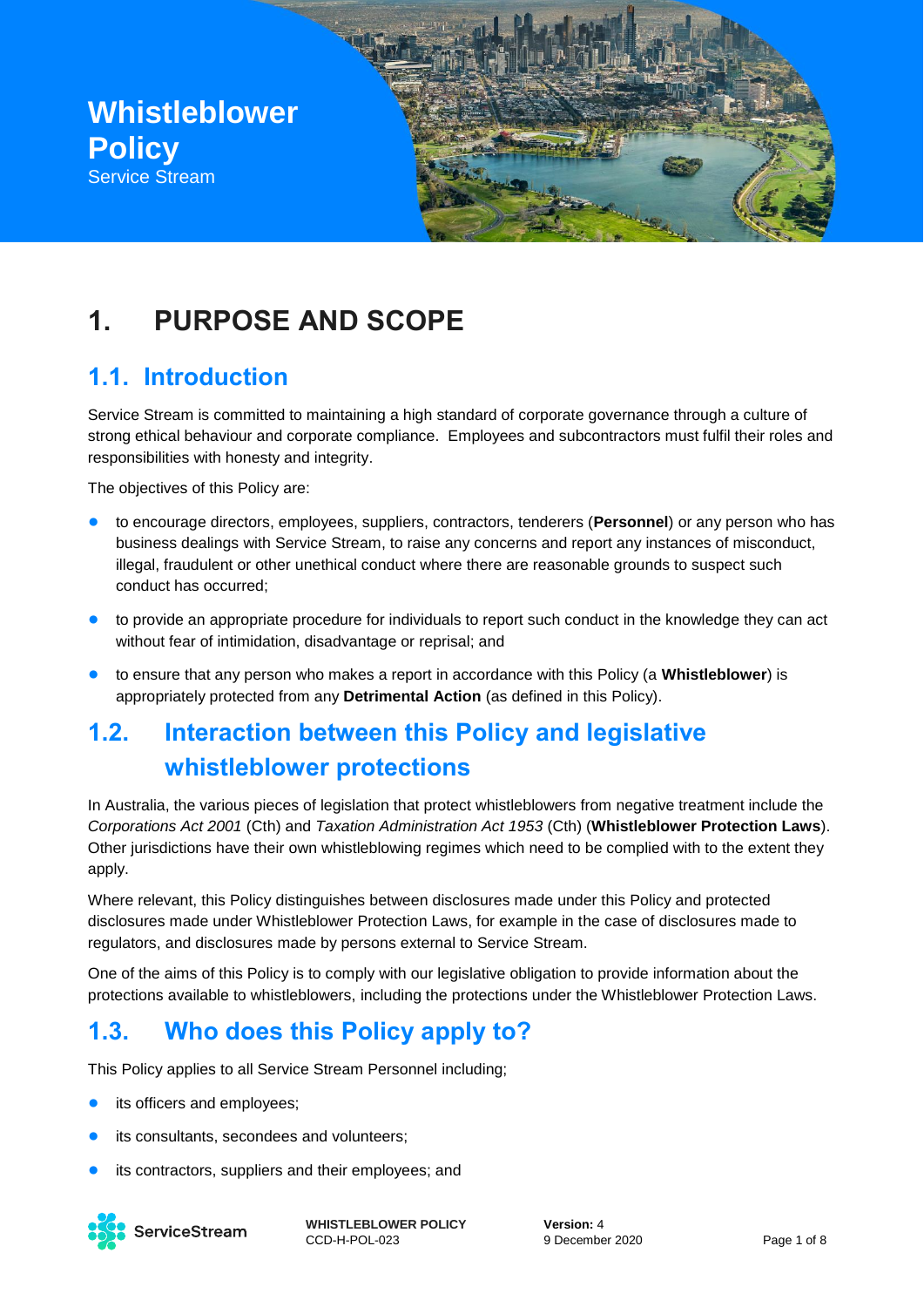● all Service Stream operations, including its related bodies corporate.

A copy of this Policy is available on our intranet and webpage or can be requested from our WPO.

Service Stream's employees and officers are required to comply with any lawful directions made by Service Stream in respect of this Policy. This Policy is not intended to be contractually binding and does not form part of any employment contract with Service Stream. Service Stream may amend this Policy at any time in its sole discretion.

## **2. WHAT IS REPORTABLE CONDUCT**

In this Policy, **Reportable Conduct** means conduct on the part of a Service Stream director, officer, employee, contractor, or any person who has business dealings with Service Stream (in the context of those dealings with Service Stream), whether actual or suspected, which an individual suspects on reasonable grounds:

- is dishonest, fraudulent or corrupt, or involves bribery or corruption, or an improper state of affairs or otherwise amounts to an abuse of authority;
- is illegal, including theft, drug sale or use, violence, or threatened violence, harassment, intimidation, or criminal damage to property;
- is in breach of Commonwealth or state legislation or local authority by-laws;
- is unethical, including dishonestly altering company records or data, adopting questionable accounting practices, or the unauthorised disclosure of confidential information;
- breaches Service Stream's Code of Conduct or other Service Stream policies;
- is potentially damaging to Service Stream, a Service Stream employee or a third party, or the public or the financial system, such as unsafe work practices, environmental damage, health risks or substantial wasting of company resources;
- amounts to an improper state of affairs or circumstances, in relation to the tax affairs of Service Stream, a related company or associated entity and this information may assist the recipient to perform their functions or duties in relation to those tax affairs;
- may cause financial or non-financial loss to Service Stream, damage its reputation or be otherwise detrimental to Service Stream's interests; or
- is an attempt to conceal or delay disclosure of any of the above conduct.

Reportable Conduct does not include conduct that is dealt with, and therefore more appropriately raised, under an alternative policy. This Policy should not be used for complaints relating to personal workplace grievances (such as the Standards of Behaviour Policy) or concerns which relate to individual working arrangements. Concerns of that nature should be raised:

by Employees and Officers - with Human Resources; or

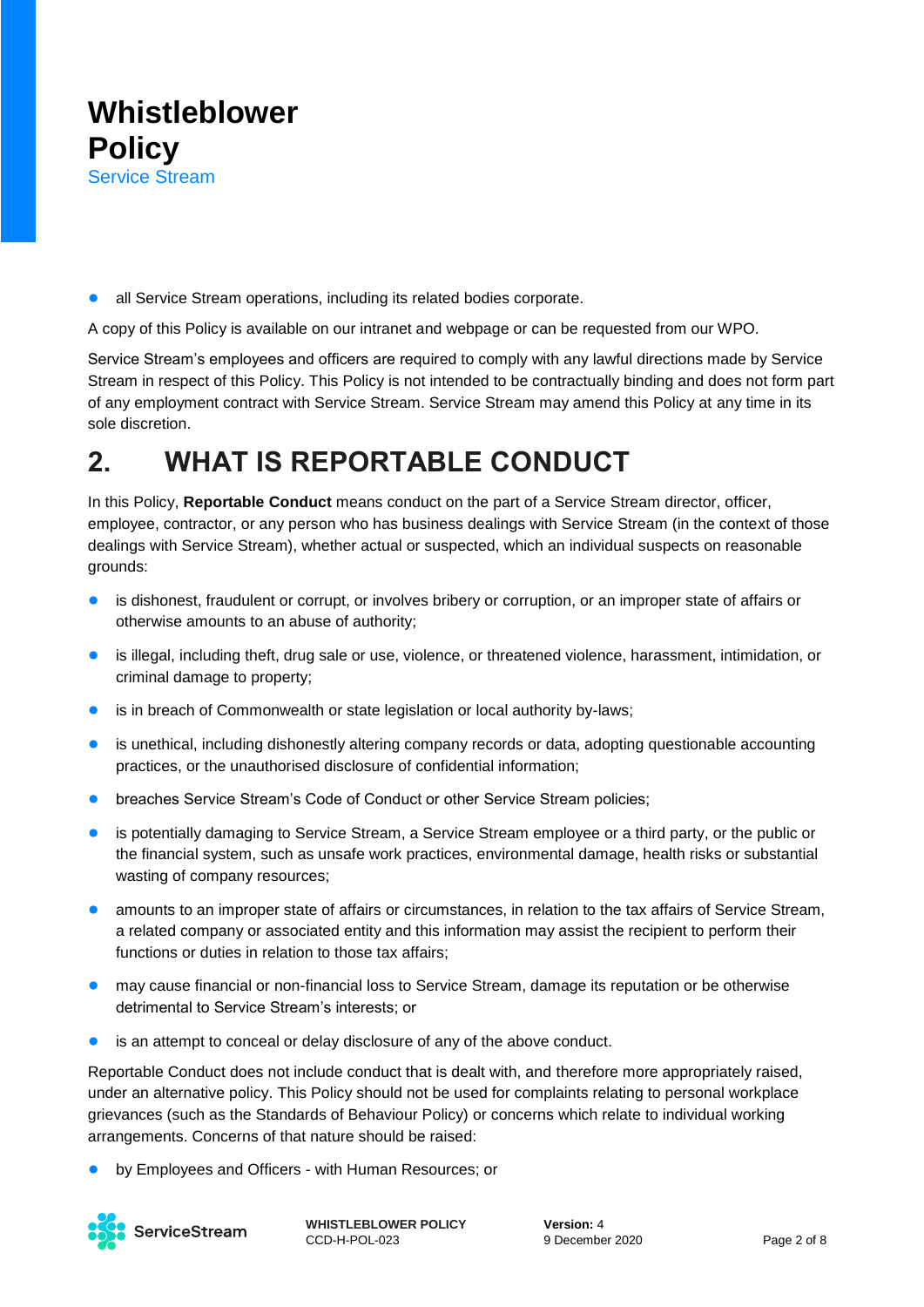

● Otherwise - concerns should be raised with your Line Manager.

This Policy is not designed to replace normal communication channels between management and employees to address questions, concerns, suggestions or complaints. If employees have any concerns about what is proper conduct for themselves or others, it is expected they will raise their concern. In most instances, the employee's immediate supervisor is in the best position to address an area of concern. Serious matters or matters not satisfactorily resolved should be escalated through appropriate management channels in the normal course of business.

## **3. INDIVIDUALS REPORTING CONDUCT**

Service Stream supports measures enabling disclosure of Reportable Conduct based on honesty, integrity and ethical behaviour. A Whistleblower who has not him or herself engaged in serious misconduct or illegal conduct may be provided with immunity from disciplinary proceedings.

Service Stream cannot provide immunity from civil penalties or criminal prosecution.

Before conduct is reported, the Whistleblower must have reasonable grounds to suspect that Reportable Conduct has occurred. Individuals must not make baseless reports or knowingly provide false or misleading information regarding Reportable Conduct or Detrimental Action. Doing so may result in disciplinary action up to and including termination of employment. However, a Whistleblower can still qualify for protection even if the Reportable Conduct turns out to be incorrect, provided there were reasonable grounds to suspect that Reportable Conduct had occurred.

## <span id="page-2-0"></span>**4. MAKING A REPORT**

### **4.1. Process for making a report internally and externally**

Reportable Conduct can be reported to Service Stream's Whistleblower Protection Officer (WPO) via Stopline, a confidential, independent provider of whistleblowing services who will take full details of your concerns via telephone, mail, email, fax or the specifically created website. These services are available 24 hours a day, 7 days a week.

**Phone**: **1300 30 45 50**

**Website & Online Reporting Form**: [https://servicestream.stoplinereport.com/](https://protect-au.mimecast.com/s/04xYCxnMZ6C1NwmBU8Z_IO?domain=servicestream.stoplinereport.com)

Stopline will review reports and direct those that require further investigation to the Whistleblower Investigations Officer (**WIO**) which may be the General Counsel of Service Stream Limited, or General Manager Human Resources of Service Stream Limited.

If the Whistleblower wishes to remain anonymous, he or she may do so. Where the Whistleblower has chosen to remain anonymous, they may refuse to answer questions that they believe could reveal their identity, including during follow-up conversations. It is recommended that a Whistleblower who wishes to remain anonymous maintain ongoing two-way communication with the WPO or WIO to enable follow-up questions to be asked and/or to provide feedback.

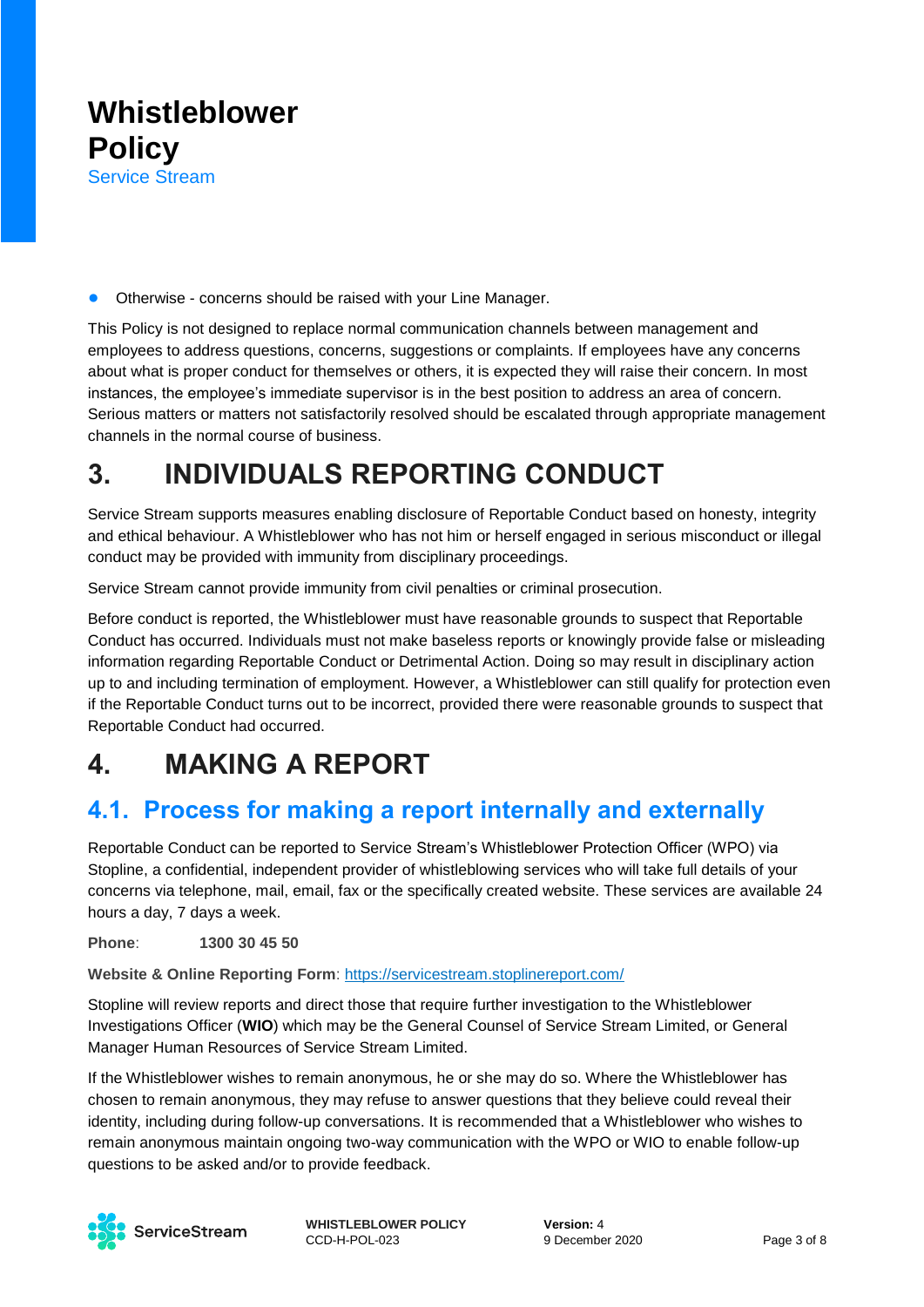For further information and details relating to disclosures and the making of reports, please refer to the following link:<https://servicestream.stoplinereport.com/faq/>

#### **4.2. Other reporting**

It is Service Stream's preference that reports follow the process set out in paragraph 4.1 above. For other reporting options see Schedule 1.

## **5. WHISTLEBLOWER PROTECTION**

### **5.1. Victimisation is prohibited**

A Whistleblower who:

- suspects on reasonable grounds that a Service Stream officer, employee or contractor has engaged, or plans to engage, in Reportable Conduct; and
- reports that matter in accordance with section [4](#page-2-0) of this Policy.

must not be subjected to Detrimental Action for reporting the Reportable Conduct.

In this Policy, **Detrimental Action** includes the following (even if done unintentionally):

- action causing injury, harm, loss or damage (including psychological harm);
- damaging a person's property, reputation, business or financial position or causing any other damage to a person;
- **•** intimidation, bullying or harassment;
- discrimination or other adverse treatment in relation to the Whistleblower's employment, career, profession, trade or business, including dismissal, demotion or the taking of other disciplinary action;
- current or future bias;
- action that constitutes the making of a threat to cause any such Detrimental Action to another person; or
- any conduct which incites others to subject the Whistleblower to any of the above conduct.

### **5.2. Confidentiality of disclosures**

All information provided by a Whistleblower will be treated as confidential and maintained securely, with access limited to only the WIO. Any breach of confidentiality will be treated as a serious disciplinary matter.

The identity of a Whistleblower (or information that is likely to lead to them being identified as a Whistleblower) will be kept confidential, unless any of the following apply:

**•** They consent to this information being disclosed;

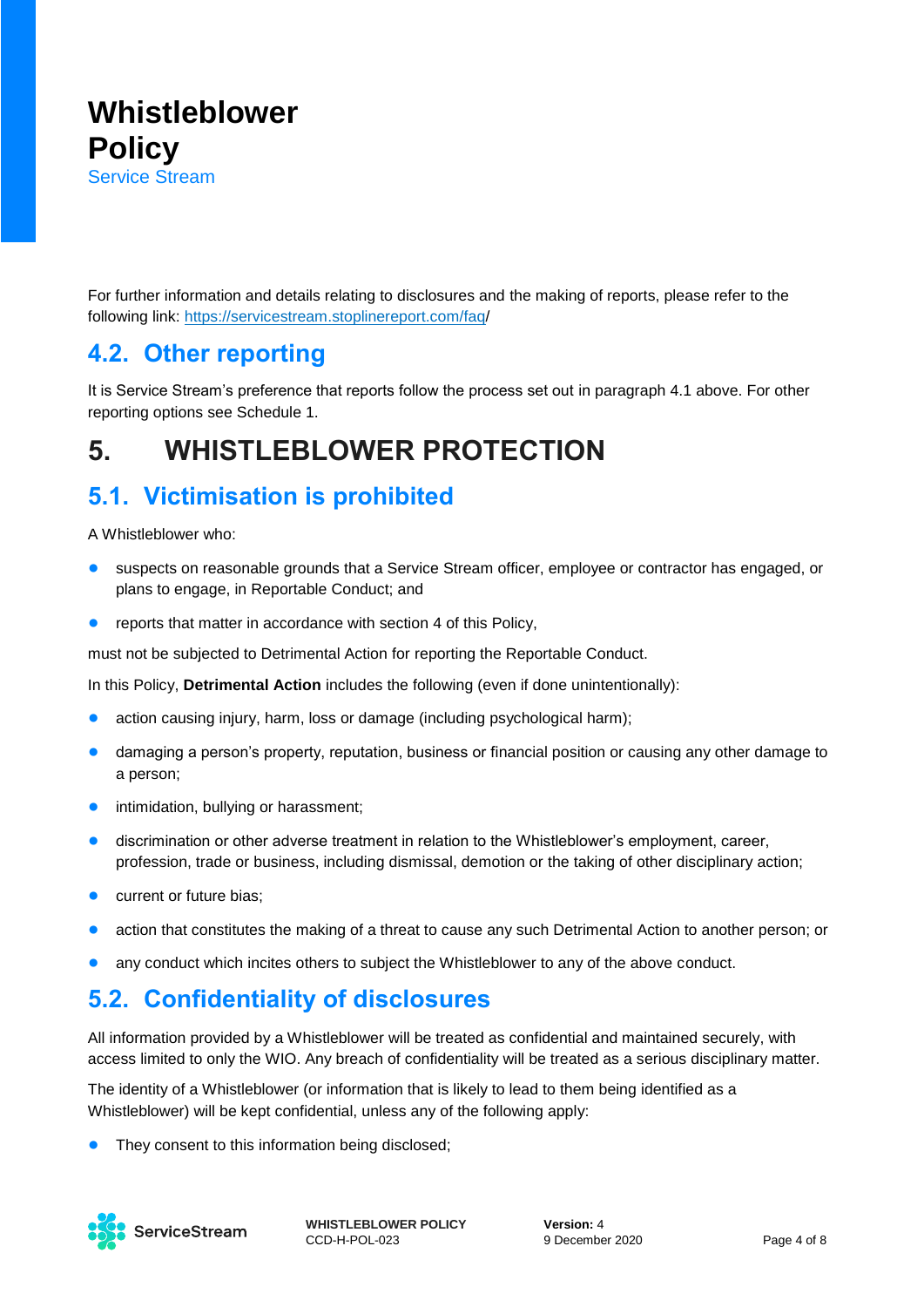

- During the investigation of a report, Service Stream needs to disclose information that may lead to the Whistleblower being identified. All reasonable steps will be taken to ensure that the Whistleblower's identity is not disclosed including through the use of a gender-neutral name;
- Service Stream needs to disclose this information to obtain legal advice or representation;
- Service Stream is required to do so by law (for example where Service Stream needs to disclose this information to an external regulator or Service Stream is ordered to do so by a court);
- The information is provided to APRA, ASIC or a member of the police; or
- Service Stream needs to disclose the information to prevent a serious and imminent threat to life, health or property.

If any Personnel receives information about Reportable Conduct, and does not keep that information confidential or discloses any information that is likely to lead to the Whistleblower being identified (except in the circumstances permitted above):

- If they are Service Stream employees they will be subject to disciplinary action, which may include a formal written warning, or termination of employment with Service Stream;
- If they are not a Service Stream employee Service Stream may take other corrective action; and
- They may be subject to criminal and civil penalties, including substantial fines and / or jail.

This applies even if they did not receive the disclosure but received the information indirectly.

Service Stream will ensure that files and records relating to disclosures are kept confidential and stored securely, with access restricted to the WIO.

### **5.3. What support and protections are provided to Whistleblowers?**

Part of the role of the WPO is to safeguard the interests of Whistleblowers, to assist them to understand the process and the available protections and to ensure the integrity of the whistleblowing mechanism. Whistleblowers who are an employee or officer of Service Stream:

- are entitled to support through the WPO;
- **•** may explore options such as taking leave, relocation to another area of business, or a secondment arrangement while the concern is being investigated.

Employees will not be subject to disciplinary action for making a disclosure of Reportable Conduct under this policy on reasonable grounds. They may, however, still be subject to disciplinary action for misconduct that is revealed as a result of the disclosure, however Service Stream may take the disclosure into account when determining the nature of any disciplinary action.

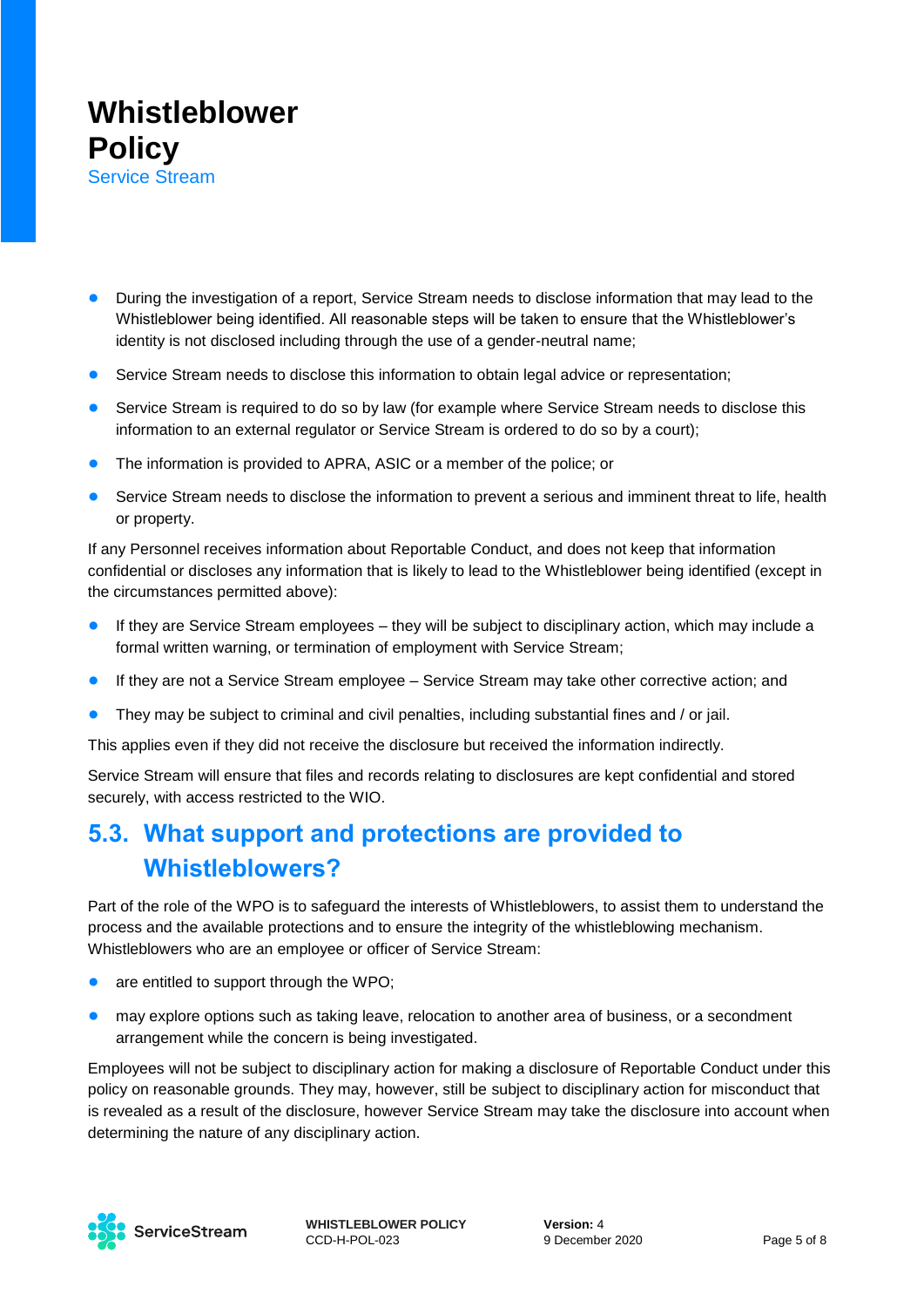

**If any Whistleblower thinks that the person to whom they made a disclosure of Reportable Conduct has not dealt with the report sufficiently, or at all, they may raise the concern with the Managing Director.** 

If a person (whether the Whistleblower or not) believes on reasonable grounds that the Whistleblower has been, or is likely to be, subjected to Detrimental Action, he or she should report this to the WPO, who will investigate, or arrange an investigation into the matter.

### **5.4. What are the consequences of Detrimental Action?**

A Service Stream employee who is found to have subjected a Whistleblower to Detrimental Action will be subject to disciplinary action (which may include termination of employment) and may be guilty of an offence that is subject to prosecution under legislation.

Service Stream may terminate the contract or engagement of non-employees, or take other corrective action.

The Whistleblower Protection Laws also prohibit victimisation and Detrimental Action. If a court finds that victimisation has occurred, the court may order the victimiser and/or Service Stream to:

- pay compensation to the person who was subiect to the victimisation:
- pay substantial fines and / or go to jail.

## **6. PROTECTIONS AVAILABLE TO DISCLOSERS AT LAW**

#### **6.1. Whistleblower Protection Laws**

If Whistleblowers make a protected disclosure under the Whistleblower Protection Laws, these laws provide that:

- they cannot be subject to any civil, criminal or administrative liability, for making a protected disclosure;
- they may be subject to civil, criminal or administrative liability for conduct that is revealed by their disclosure,

however if the disclosure is made to ASIC, APRA or the Commissioner of Taxation, or is an Emergency Disclosure as permitted under the *Corporations Act*, the information is not admissible in evidence against the Whistleblower in criminal proceedings, or in proceedings for the imposition of a penalty, except for proceedings in respect of providing false information.

If a Whistleblower is victimised as a result of making a disclosure of Reportable Conduct, there are possible remedies available under the Whistleblower Protection Laws (where they apply) and include reinstatement, compensation, an order prohibiting the victimisation, or an apology.

The victimiser can be ordered to pay substantial monetary fines or imprisoned. Protections for Service Stream employees also exist under the *Fair Work Act*. These are enforceable as a matter of statute and do not form part of this Policy.



ServiceStream

**WHISTLEBLOWER POLICY** CCD-H-POL-023

**Version:** 4 9 December 2020 Page 6 of 8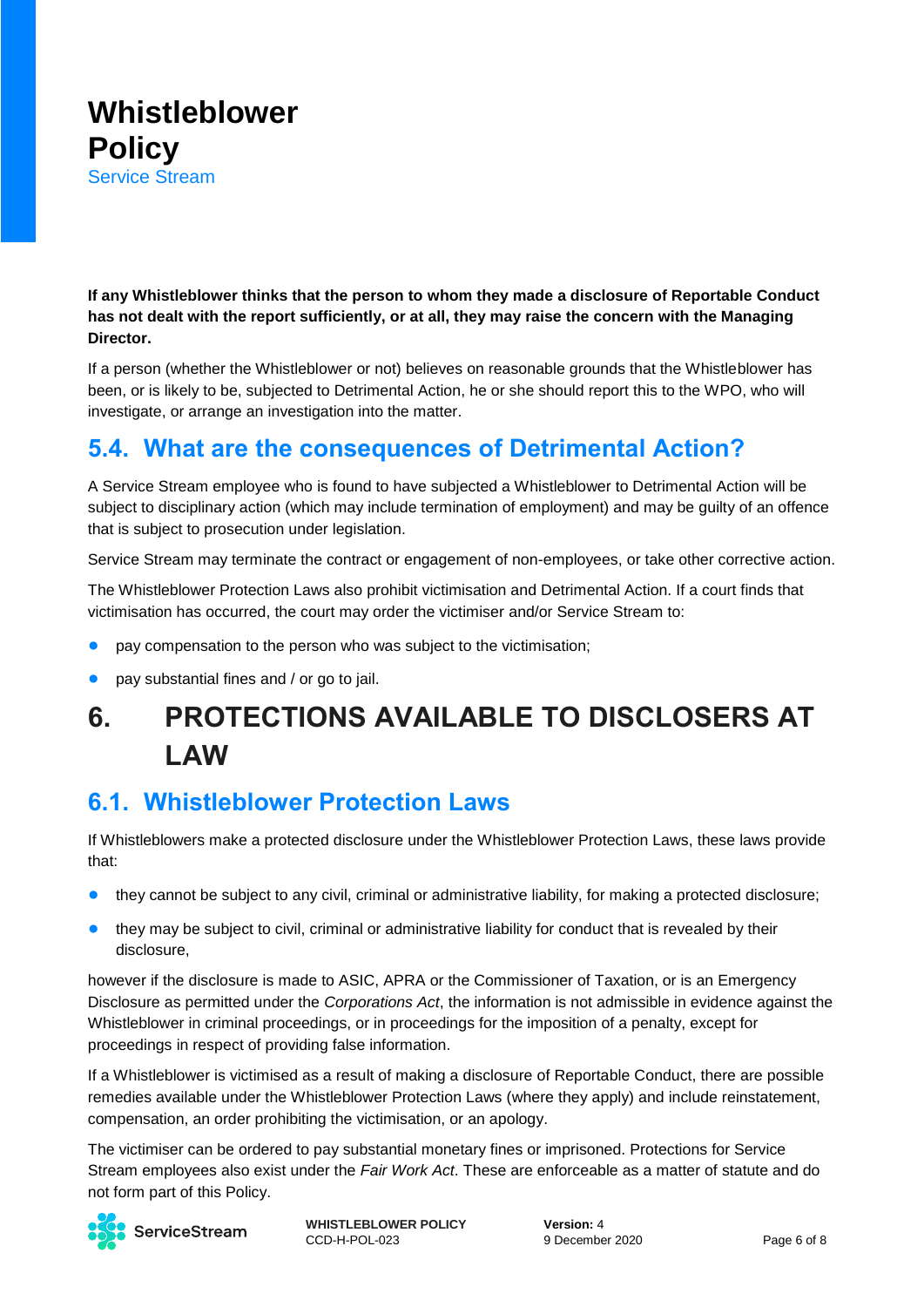## **7. INVESTIGATION**

Service Stream has appointed a designated Whistleblower Investigation Officer (WIO) whose role is to investigate all cases of Reportable Conduct made under this Policy as soon as possible after the matter has been reported. If appropriate, an external investigator may be appointed to conduct the investigation.



Investigations will be conducted in a timely, thorough, confidential, objective and procedurally fair manner as is reasonable and appropriate having regard to the nature of the Reportable Conduct and all of the circumstances. Depending on the circumstances of the Reportable Conduct, the WIO will seek to produce a report within 14 days of a disclosure.

## **8. FEEDBACK**

Provided the identity of the Whistleblower is known or can be contacted, the Whistleblower will, where possible, be kept informed of the progress and outcomes of the investigation, subject to considerations of confidentiality and of the privacy of those against whom allegations are made. It is recommended that a Whistleblower who wishes to remain anonymous maintain ongoing two-way communication with the WPO or WIO to enable follow-up questions to be asked and/or to provide feedback.

All Whistleblowers must maintain the confidentiality of such information and not disclose details to any person.